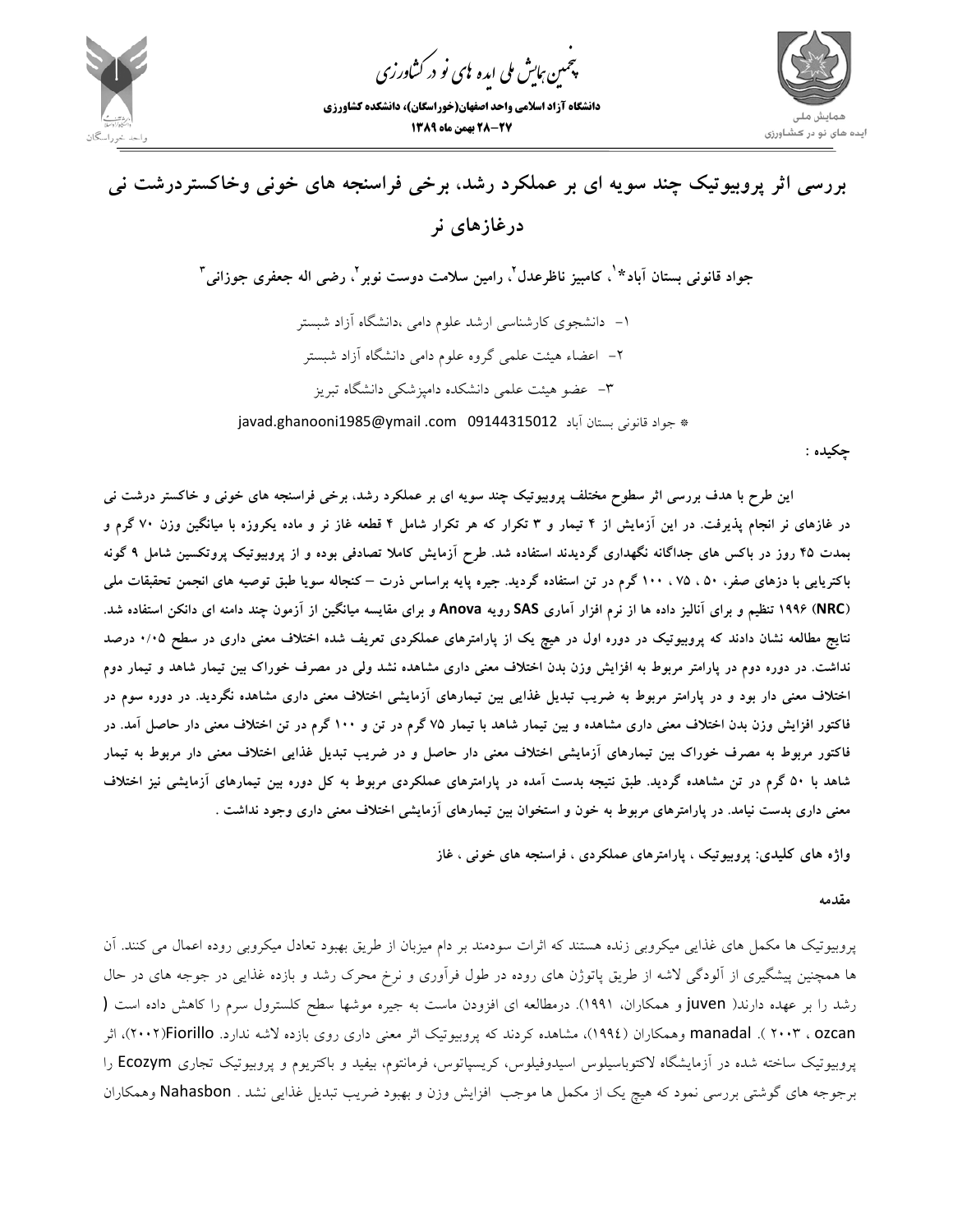

.<br>چمین *جایش ملی* ایده <sup>ب</sup>ای نو در کشاورزی ൕह

**دانشگاه آزاد اسلامي واحد اصفهان(خوراسگان)، دانشكده كشاورزي 28-27 بهمن ماه 1389**



(1994)، گزارش كردند كه همبستگي مثبت بين لاكتوباسيلوس ( ppm2/200 , 1/100 (و غلظت كلسيم فسفر و مصرف خوراك با اندازه تخم وجوددارد.

#### **مواد و روش:**

در اين طرح از 48 قطعه جوجه غاز نر و ماده يكروزه به مدت 45 روز استفاده گرديد. جيره پايه بر اساس پيشنهادات انجمن تحقيفات ملي NRC) 1996 (و با سطوح انرژي و پروتئين يكسان تنظيم گرديدند . طرح آزمايشي از نوع طرح كاملا تصادفي و داراي 4 تيمار و 3 تكرار كه در هر تكرار 4 قطعه غاز نر و ماده به طور مساوي بر روي بستر در 12 باكس جداگانه نگهداري شدند. بعد از پايان دوره پرورشي از هر باكس يك قطعه غاز نر از طريق تشخيص مقعدي انتخاب و براي تفكيك لاشه مورد استفاده قرار گرفتند. خون نيز از طريق رگ گردني در لوله هاي مخصوص جمع آوري و سرم خون آنها مجزا گرديد. پس از جمع آوري خون اقدام به پركني لاشه و سپس تفكيك لاشه گرديد و نهايتا استخوان درشت ني آنها را جدا و براي تعيين فاكتورهاي لازم به آزمايشگاه گروه خاك شناسي دانشگاه تبريز كه مجهز به دستگاههاي اندازه گيري فسفر و كلسيم بود ارسال شد .

### **نتايج**:

اثر بر افزايش وزن بدن :تيمارهاي آزمايشي در هيچ يك از سطوح تعيين شده در دوره اول اثر معني داري با يكديگر نداشته و براي دوره دوم نيز اثر معني داري مشاهده نشد. در دوره سوم تيمار شاهد با تيمار سوم و چهارم اختلاف معني دار نشان نداد.اثر بر مصرف خوراك: بين تيمارهاي آزمايشي در دوره اول اختلاف معني داري مشاهده نشده و در دوره دوم بين تيمار شاهد و ساير تيمارها اختلاف معني دار بوده و در دوره سوم نيز بين تيمار شاهد و تيمار دوم اختلاف معني داري مشاهده گرديد. اثر بر ضريب تبديل غذايي : در دوره سوم بين تيمار شاهد و تيمار دوم اختلاف معني داري مشاهده گرديد. در كليه پارامترهاي مربوط به عملكرد كل دوره ، اثر بر بازده لاشه، اثر بر فاكتورهاي خوني واثربر كلسيم وفسفراستخوان اختلاف معني داري بين تيمارها مشاهده نشد. manadal وهمكاران (1994)، مشاهده كردند كه پروبيوتيك اثر معني داري روي بازده لاشه ندارد. Fiorillo)2002(، اثر پروبيوتيك ساخته شده در آزمايشگاه لاكتوباسيلوس اسيدوفيلوس، كريسپاتوس، فرمانتوم، بيفيد و باكتريوم و پروبيوتيك تجاري Ecozym را برجوجه هاي گوشتي بررسي نمود كه هيچ يك از مكمل ها موجب افزايش وزن و بهبود ضريب تبديل غذايي نشد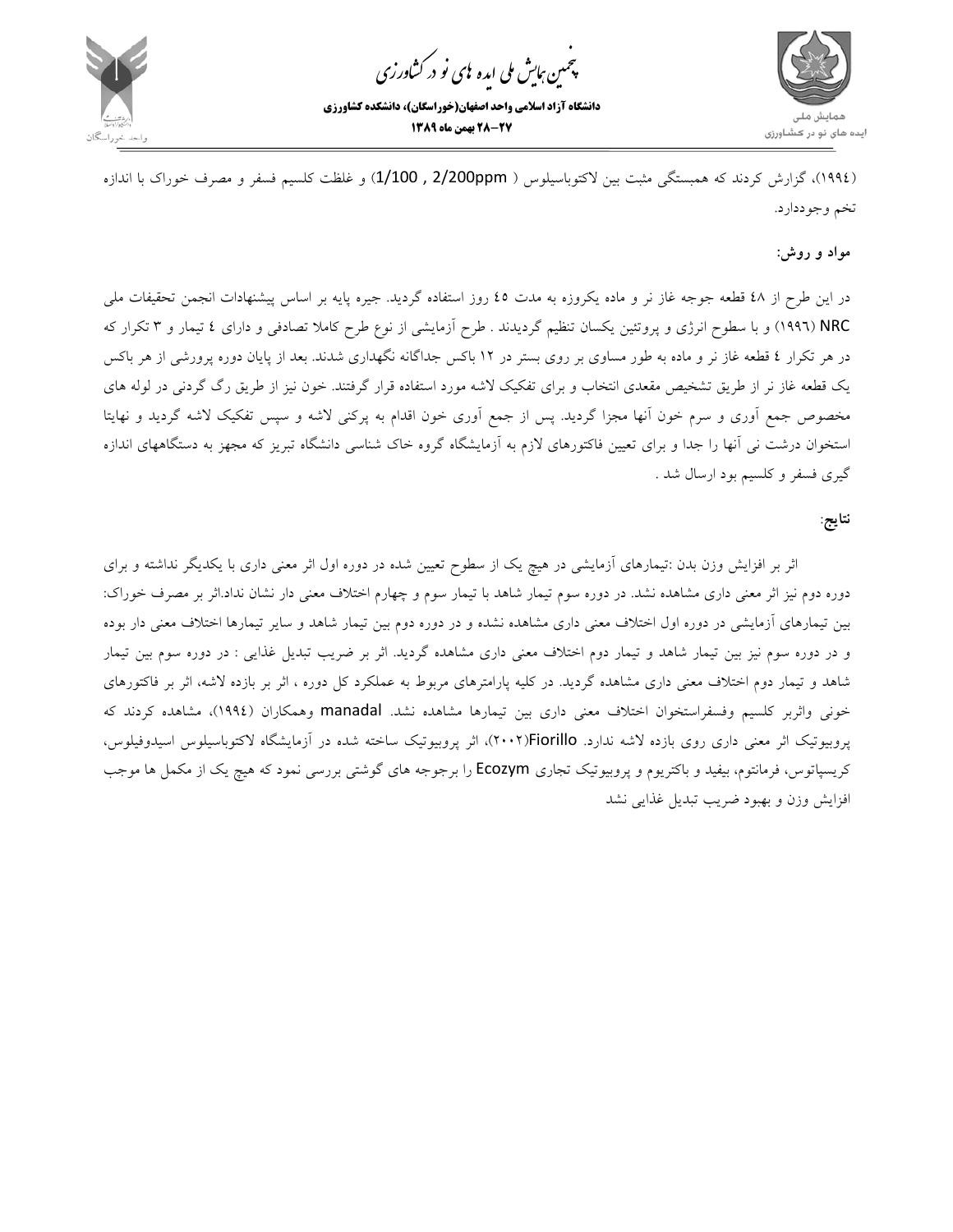

.<br>چمین *جایش ملی* ایده <sup>ب</sup>ای نو در کشاورزی ൕह

**دانشگاه آزاد اسلامي واحد اصفهان(خوراسگان)، دانشكده كشاورزي 28-27 بهمن ماه 1389**



| دوره سوم                   |                           | دوره سوم            | دوره دوم             |              |
|----------------------------|---------------------------|---------------------|----------------------|--------------|
| اثر برضريب تبديل<br>غذايبي | اثرپروبيوتيک برافزايش وزن | اثربرمصرف خوراك     |                      | منابع        |
| $1/6898^{b}$               | 101/689 <sup>a</sup>      | 202/63 <sup>b</sup> | 173/900 <sup>b</sup> | شاهد         |
| $2/4429$ <sup>a</sup>      | 98/650 <sup>ab</sup>      | $240/20^a$          | 201/700 <sup>a</sup> | 50گرم بر تن  |
| $2/4238$ <sup>a</sup>      | 88/57 <sup>c</sup>        | $212/92^{b}$        | 192/220 <sup>a</sup> | 75گرم بر تن  |
| $2/1250$ <sup>b</sup>      | $91/510$ bc               | 192/94 <sup>b</sup> | 192/182 <sup>a</sup> |              |
| 0/0071                     | 0/0046                    | 0/00065             | 0/0003               | 100گرم بر تن |
| 0/1811                     | 4/7911                    | 15/9635             | 7/6341               | ارزش p       |
|                            |                           |                     |                      | <b>SEM</b>   |
|                            |                           |                     |                      |              |

#### **جدول مقايسه ميانگين اثرسطوح مختلف پروبيوتيك بر افزايش وزن بدن، مصرف خوراك و ضزيب تبديل غذايي**

**نتيجه گيري :** در پارامتر افزايش وزن بدن و ضريب تبديل غذايي در دوره سوم بين تيمارهاي آزمايشي اختلاف معني داري مشاهده گرديد . و براي پارامتر خوراك مصرفي در دوره دوم و سوم اختلاف معني داري بين تيمار هاي آزمايشي مشاهده گرديد و براي پارامترهاي خوني و استخوان هيچ اختلاف معني داري مشاهده نگرديد .

#### **منابع:**

Fiorillo, R.L., 2002. Effects of a lab-produced probiotic, and a commercial prebiotic on broiler performance and fecal characteristics. MSc. Thesis. Mississippi State University. Mississippi. USA.

Juven, B.J., R.J. Meinersmann and N.J. Stern, 1991. Areview Antagonistic effects of Lactobacilli and Pediococci to control intestinal colonization byhuman enteropathogens in live poultry. J. Appl. Bacteriol., 70: 95-103.

Mandal SK -, Biswas IK and Mandai L (1994). Efficiency of different growth promoters on the performance of broilers. Indian Journal Poultry Science 92 : 13-17.

Nahasbon, S. N., H. S. Nakaue, and L. W. Mirosh. 1994. Prod uction variable and nutrient retention in Single Comb White Leghorn laying pullets fed diets supplemented with directfed microbials, Poult. Sci. 73:1699-171l.

Ozcan E.: Proteolitik enzim katkýlý Lactobacillus Acidophilus.un broiler yemlerine ilavesinin performans, ileum, pH ve mikroorganizma populasyonuüzerine etkileri.Yüksek Lisans Tezi. Ankara Üniv., Fen Bil. Ens. 2003.